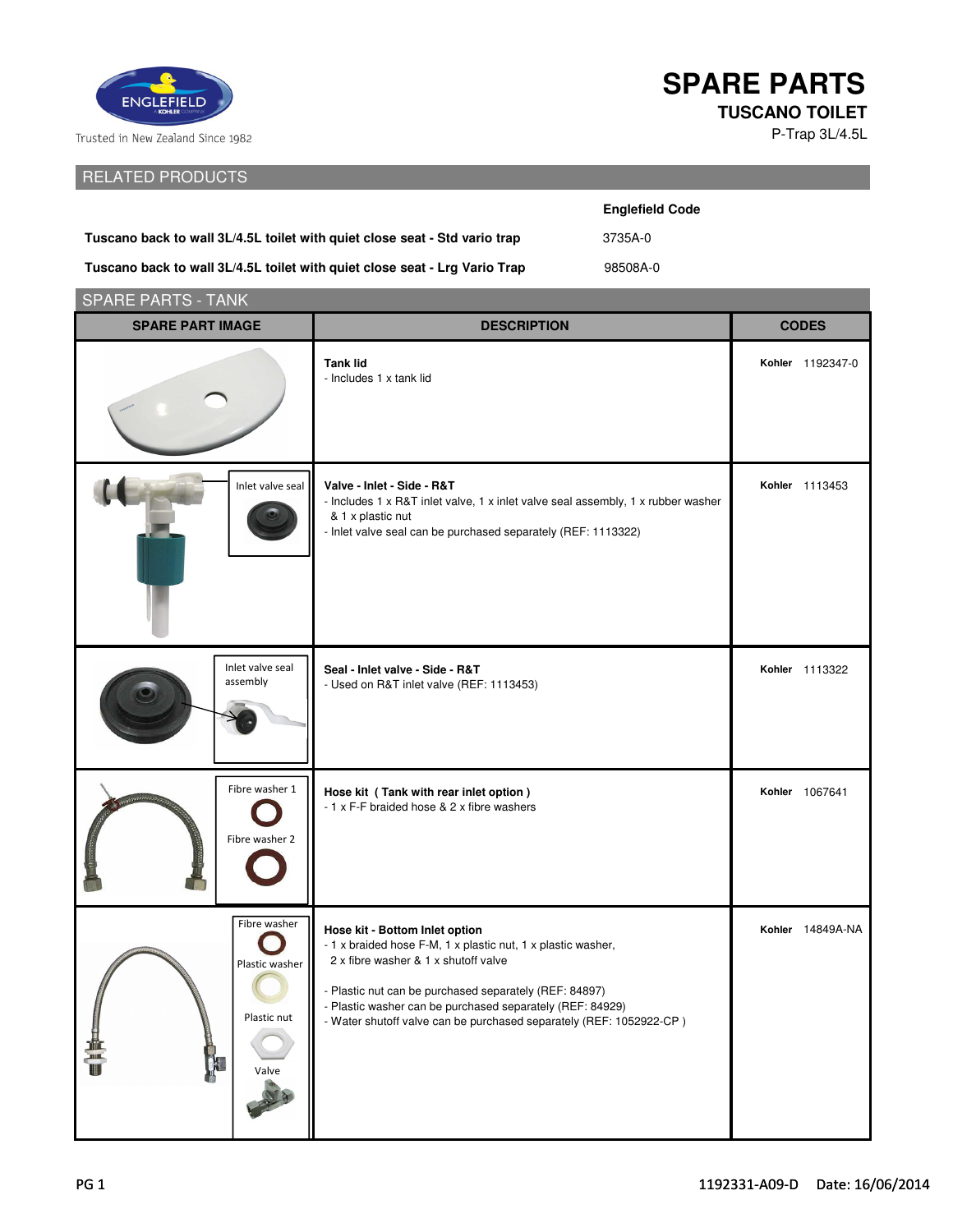|                                                                                                 | Plastic washer - Hose kit - Bottom inlet option<br>- Used on Bottom inlet hose kit (REF: 14849A-NA)                                                                                                                      | Kohler 84929   |
|-------------------------------------------------------------------------------------------------|--------------------------------------------------------------------------------------------------------------------------------------------------------------------------------------------------------------------------|----------------|
|                                                                                                 | Plastic nut - Hose kit - Bottom inlet option<br>- Used on Bottom inlet hose kit (REF: 14849A-NA)                                                                                                                         | Kohler 84897   |
| Ő                                                                                               | Valve - Water shutoff (Back to wall only)<br>- Also used on Bottom inlet hose kit (REF: 14849A-NA)                                                                                                                       | Kohler 1053218 |
| Rubber washer<br>Plastic nut                                                                    | <b>Bung - Bottom inlet</b><br>- Plastic bung, rubber washer & plastic nut                                                                                                                                                | Kohler 1053193 |
| Outlet valve seal<br>Tappered rubber<br>washer<br>Rubber washer<br>PIASUL WASHEI<br>Plastic nut | Outlet valve - R&T<br>- 1 x outlet valve, 1 x outlet valve seal, 1 x tappered seal washer,<br>1 x rubber washer, 1 x plastic washer & 1 x plastic nut,<br>- Outlet valve seal can be purchased separately (REF: 1113323) | Kohler 1101584 |
| ≻≡                                                                                              | Seal - Outlet valve - R&T<br>- Used on R&T outlet valve (REF: 1101584)                                                                                                                                                   | Kohler 1113323 |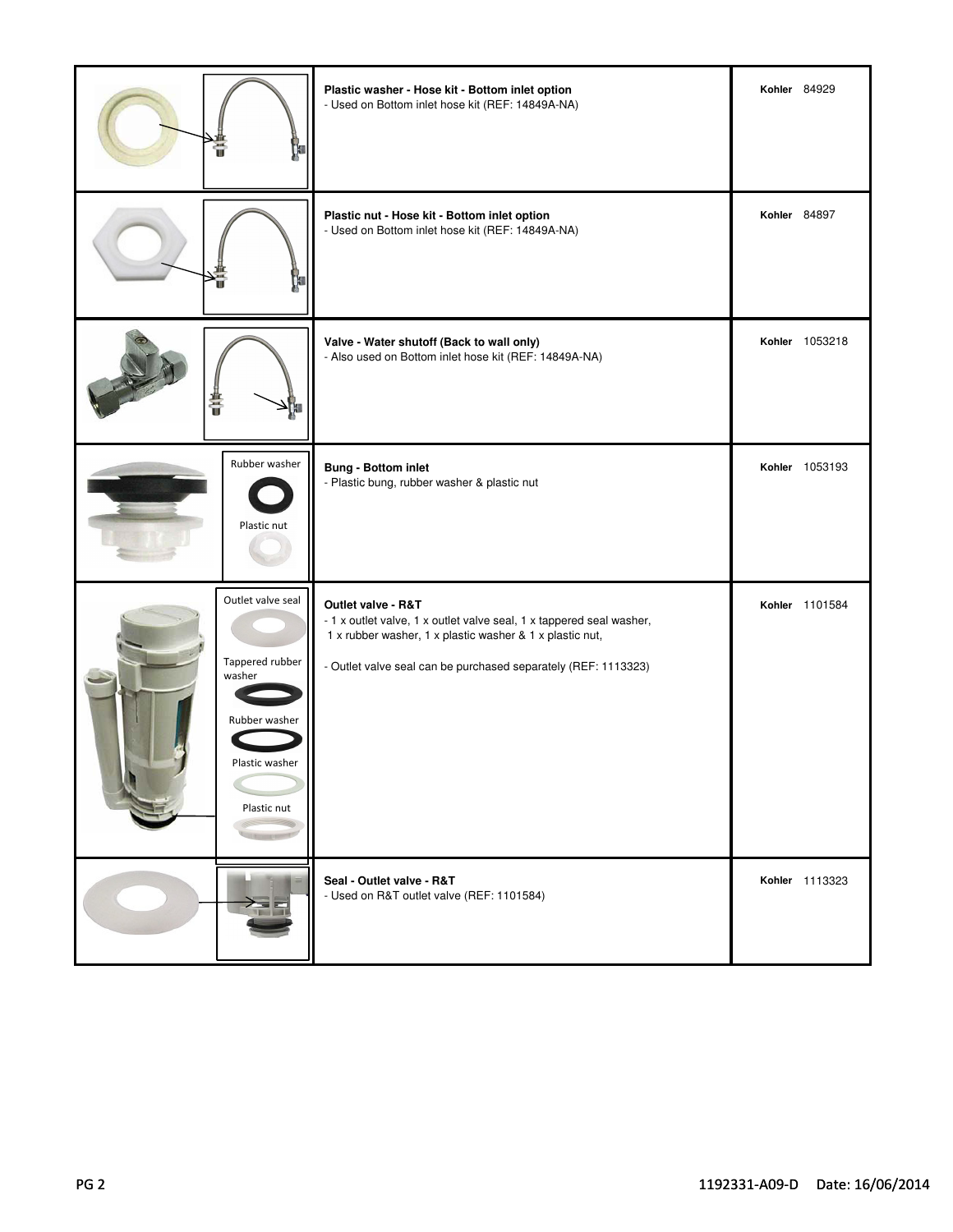| Plastic nut<br>Push rod assembly              | DISCONTINUED: Flush button assembly - Raised<br>- 1 x button housing, 2 x buttons, 2 x push rods & 1 x plastic nut<br>- Push rod assembly can be purchased separately (REF: 1103320)<br>(DISCONTINUED - Replaced by part 1207909-CP as of 2013) | Kohler 1102601-A  |
|-----------------------------------------------|-------------------------------------------------------------------------------------------------------------------------------------------------------------------------------------------------------------------------------------------------|-------------------|
| Flush button<br>assembly                      | DISCONTINUED: Push rods - Flush button assembly - Raised<br>- 2 x push rods, 1 x connector & 2 x rubber tips<br>- Used on R&T flush button assembly (REF: 1102601)<br>(DISCONTINUED - Replaced by part 1207909-CP as of 2013)                   | Kohler 1103320    |
| Plastic nut<br>Push rod assembly              | Flush button assembly - Low Profile<br>- Includes 1 x button housing, 2 x buttons, 2 x push rods & 1 x plastic nut<br>- Push rod assembly can be purchased separately (REF: 1208135)                                                            | Kohler 1207909-CP |
| Flush button<br>assembly                      | Push rods - Flush button assembly - Low Profile<br>- Includes 2 x push rods, 1 x connector & 2 x rubber tips<br>- Used on R&T flush button assembly (REF: 1207909-CP)                                                                           | Kohler 1208135    |
| Fibre washer<br>Metal washer<br>Rubber washer | Fixing kit - Tank to pan<br>- 2 x bolts, 2 x rubber washers, 2 x metal washers,<br>2 x small fibre washers                                                                                                                                      | Kohler 1073715    |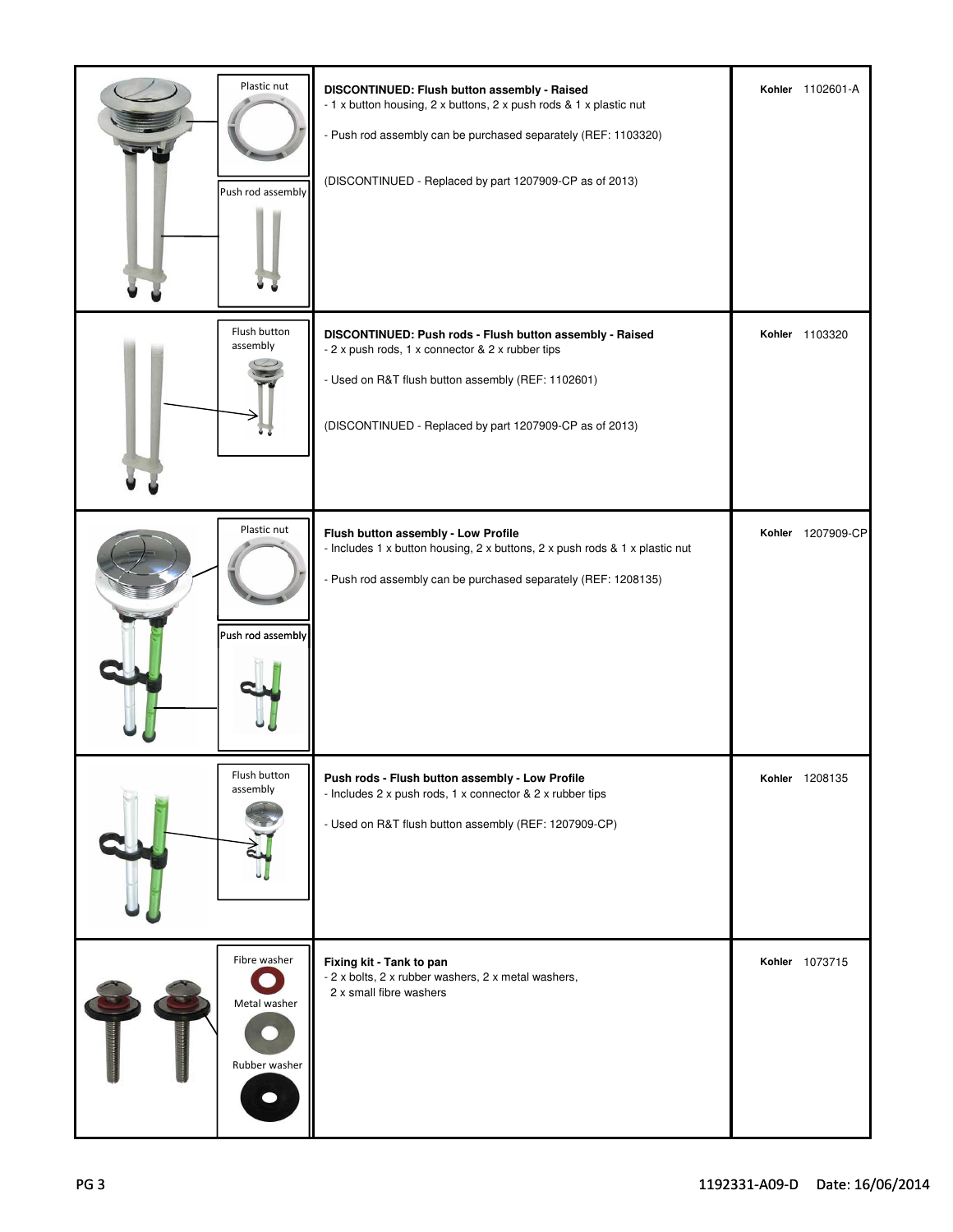| <b>SPARE PARTS - PAN</b> |                                                                                                                                                                                       |                  |  |
|--------------------------|---------------------------------------------------------------------------------------------------------------------------------------------------------------------------------------|------------------|--|
| <b>SPARE PART IMAGE</b>  | <b>DESCRIPTION</b>                                                                                                                                                                    | <b>CODES</b>     |  |
|                          | Fixing kit - Pan to floor - With brackets<br>- 2 x brackets, 2 x bolts, 2 x screws, 2 x washers, 2 x anchors &<br>2 x plastic sleeves                                                 | Kohler 1096334   |  |
| Waste pipe seal          | Large Vario trap<br>- 1 x vario trap, 1 x wall attachment, 1 x waste outlet seal<br>& 1 x floor waste pipe seal<br>- Floor waste pipe seal can be purchased separately (REF: 1060803) | Kohler 98451A-0  |  |
| Waste pipe seal          | Vario trap<br>- 1 x vario trap, 1 x wall attachment, 1 x waste outlet seal<br>& 1 x floor waste pipe seal<br>- Floor waste pipe seal can be purchased separately (REF: 1060803)       | Kohler 12503A-NA |  |
|                          | Seal - Collar - Floor waste pipe<br>- Used on vario trap (REF: 12503A-NA)                                                                                                             | Kohler 1060803   |  |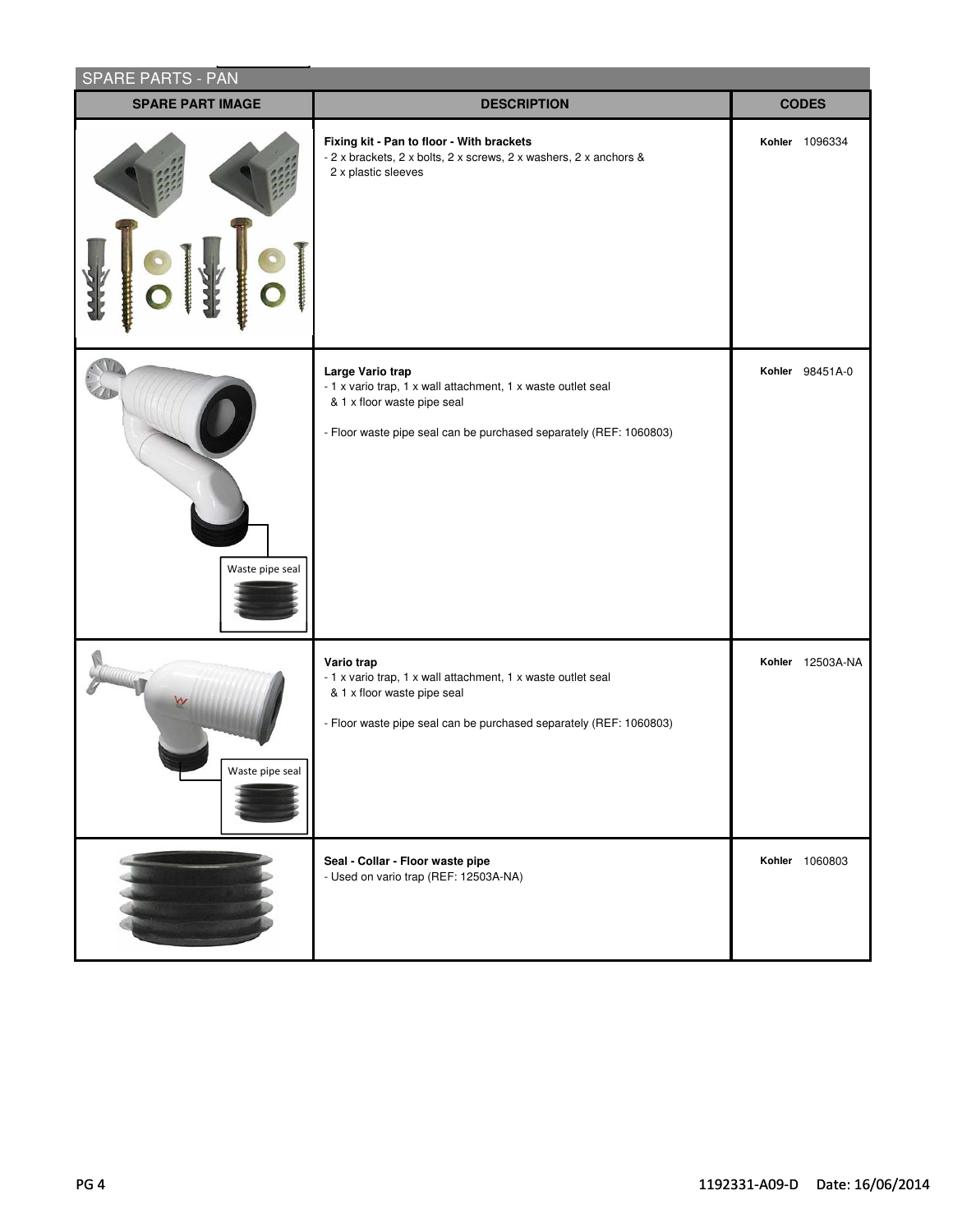| SPARE PARTS - SEAT (Metal Hinge) |                                                                                                                        |                       |  |
|----------------------------------|------------------------------------------------------------------------------------------------------------------------|-----------------------|--|
| <b>SPARE PART IMAGE</b>          | <b>DESCRIPTION</b>                                                                                                     | <b>CODES</b>          |  |
| I                                | Seat - Quiet close, metal hinge - Tuscano<br>- 1 x Ready to install Tuscano QC MH seat & required installation parts   | Kohler 7379A-0        |  |
| Top view<br><b>Bottom view</b>   | <b>Bumper kit</b><br>- 2 x round bumpers & 4 x rectangular bumpers                                                     | Kohler 1121371        |  |
|                                  | Toggle<br>- 1 x toggle                                                                                                 | Kohler 1071559        |  |
| Top view<br>Side view            | Hinge Kit - 50mm - Quiet close - metal<br>- 2 x hinge bolts, 2 x covers, 2 x seals, 2 x Hinge plate &<br>1 x allen key | <b>Kohler</b> 1150399 |  |
| MT15K-0806                       | Damper - Quiet Close - Left hand side - Green                                                                          | Kohler 1112831        |  |
|                                  | Damper - Quiet Close - Right hand side - White                                                                         | Kohler 1112832        |  |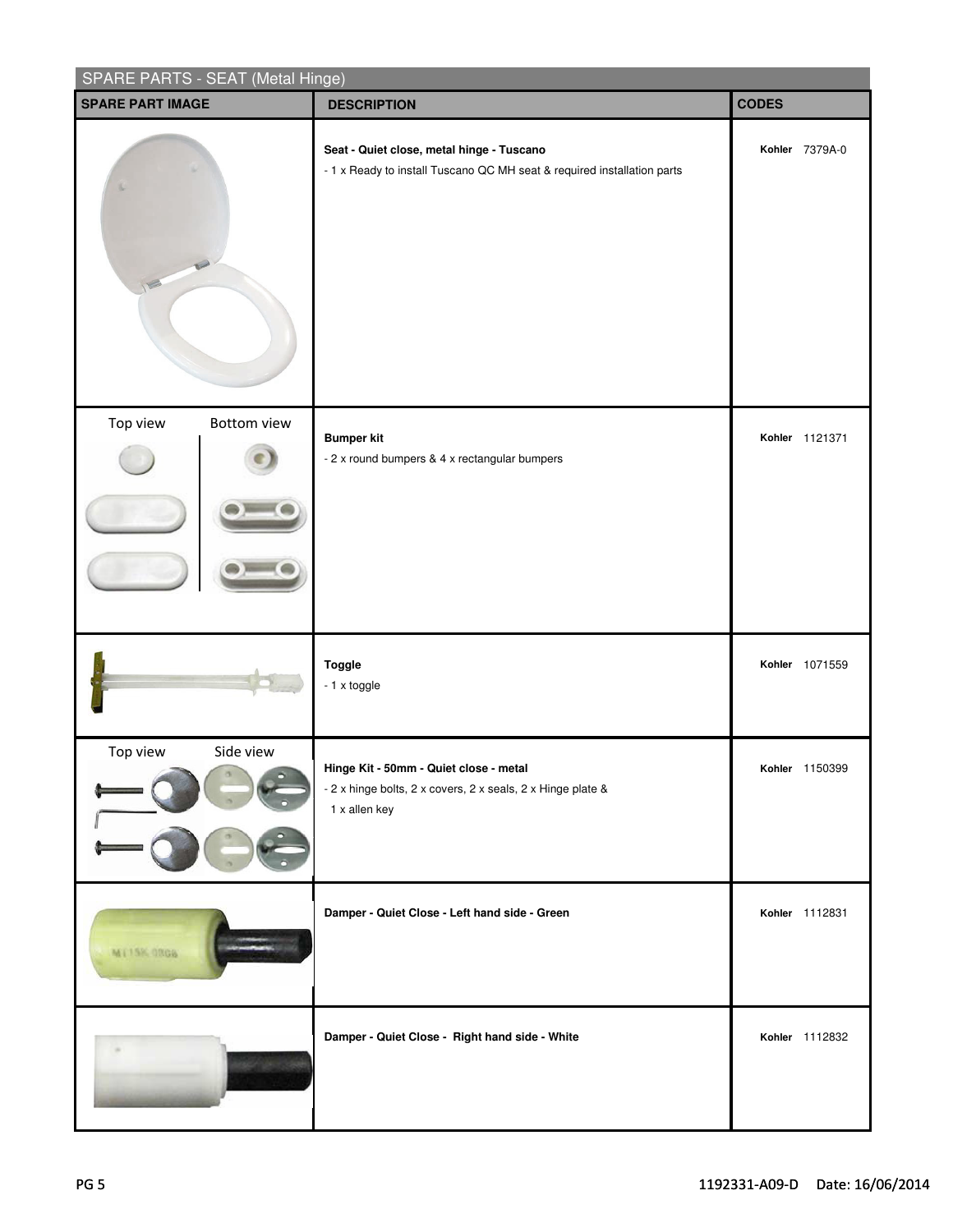| Grub screw | Hinge cover - Quiet Close - Left hand side<br>- 1 x hinge cover & 1 x grub screw<br>- Grub screw can be purchased separately (REF: 1112830)  | Kohler 1112828    |
|------------|----------------------------------------------------------------------------------------------------------------------------------------------|-------------------|
| Grub screw | Hinge cover - Quiet Close - Right hand side<br>- 1 x hinge cover & 1 x grub screw<br>- Grub screw can be purchased separately (REF: 1112830) | Kohler 1112829    |
|            | Grub screw - Hige cover<br>- Used on hinge covers (REF:1112828 or REF:1112829)                                                               | 1112830<br>Kohler |

| SPARE PARTS - SEAT - QUIET CLOSE QUICK RELEASE |                                                                                                                       |                 |  |
|------------------------------------------------|-----------------------------------------------------------------------------------------------------------------------|-----------------|--|
|                                                | Seat - Quiet close quick release - Tuscano<br>- 1 x Ready to install Tuscano QC QR seat & required installation parts | Kohler 98219A-0 |  |
| Top view<br>Bottom view                        | <b>Bumper kit</b><br>- Includes 2 x round bumpers & 4 x rounded rectangular bumpers                                   | Kohler 1178213  |  |
|                                                | <b>Toggle</b><br>- 1 x toggle                                                                                         | Kohler 1071559  |  |